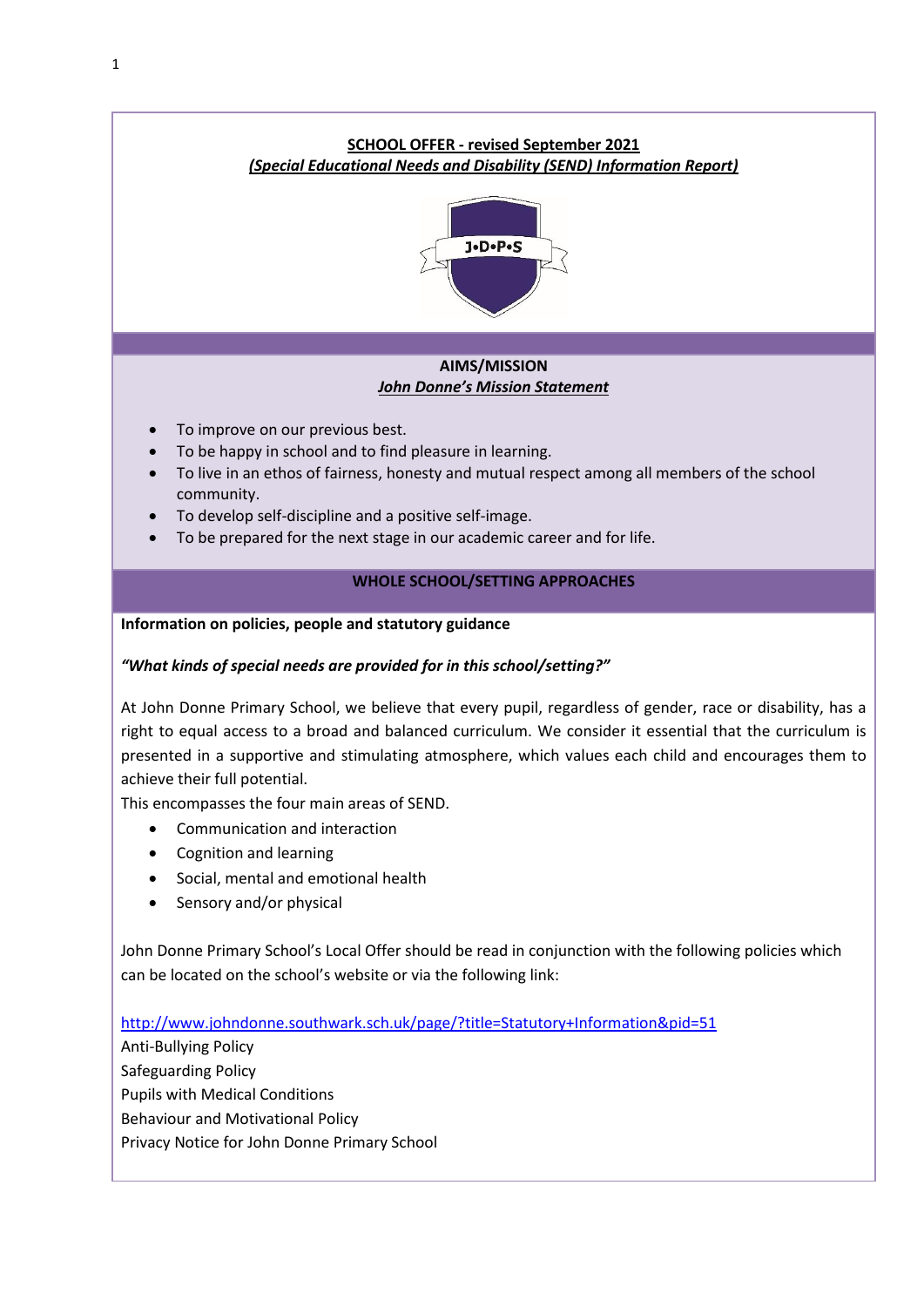#### **Legislation and Guidance**

This policy and information report is based on the statutory [Special Educational Needs and Disability](https://www.gov.uk/government/uploads/system/uploads/attachment_data/file/398815/SEND_Code_of_Practice_January_2015.pdf)  [\(SEND\) Code of Practice](https://www.gov.uk/government/uploads/system/uploads/attachment_data/file/398815/SEND_Code_of_Practice_January_2015.pdf) and the following legislation:

- [Part 3 of the Children and Families Act 2014](http://www.legislation.gov.uk/ukpga/2014/6/part/3), which sets out schools' responsibilities for pupils with SEN and disabilities
- [The Special Educational Needs and Disability Regulations 2014,](http://www.legislation.gov.uk/uksi/2014/1530/contents/made) which set out schools' responsibilities for education, health and care (EHC) plans, SEN co-ordinators/Inclusion Manager and the SEND information report
- Working together to Safeguard Children (2018)

This policy also complies with our funding agreement and articles of association.

# **Definitions**

A pupil has SEND if they have a learning difficulty or disability which calls for special educational provision to be made for them.

They have a learning difficulty or disability if they have:

- A significantly greater difficulty in learning than the majority of others of the same age, or
- A disability which prevents or hinders them from making use of facilities of a kind, generally provided for others of the same age in mainstream schools

Special educational provision is educational or training provision that is additional to, or different from, that made generally for other children or young people of the same age by mainstream schools.

#### **ROLES AND RESPONSIBILITIES**

# **Inclusion Manager: David James (KS1, KS2) and Linda Nicholls (EYFS SENCo),**

Responsible for:

- Work with the Headteacher and SEND governor to determine the strategic development of the SEND policy and provision in the school
- Have day-to-day responsibility for the operation of this SEND policy
- To work alongside teachers and co-ordinate specific provision to support individual pupils with SEND, including those who have EHC plans
- Provide professional guidance to colleagues and work with staff, parents, and other agencies to ensure that pupils with SEND receive appropriate support and high quality teaching
- Advise on the graduated approach to providing SEND support
- Advise on the deployment of the school's delegated budget and other resources to meet pupils' needs effectively
- Be the point of contact for external agencies, especially the local authority and its support services
- Liaise with potential next providers of education to ensure pupils and their parents are informed about options and a smooth transition is planned
- Work with the Headteacher and governing board to ensure that the school meets its responsibilities under the Equality Act 2010 with regard to reasonable adjustments and access arrangements
- Ensure the school keeps the records of all pupils with SEND up to date

#### **If you would like to contact a member of the inclusion team please call 02076390594 or email [send@jdacademy.org.uk](mailto:send@jdacademy.org.uk)**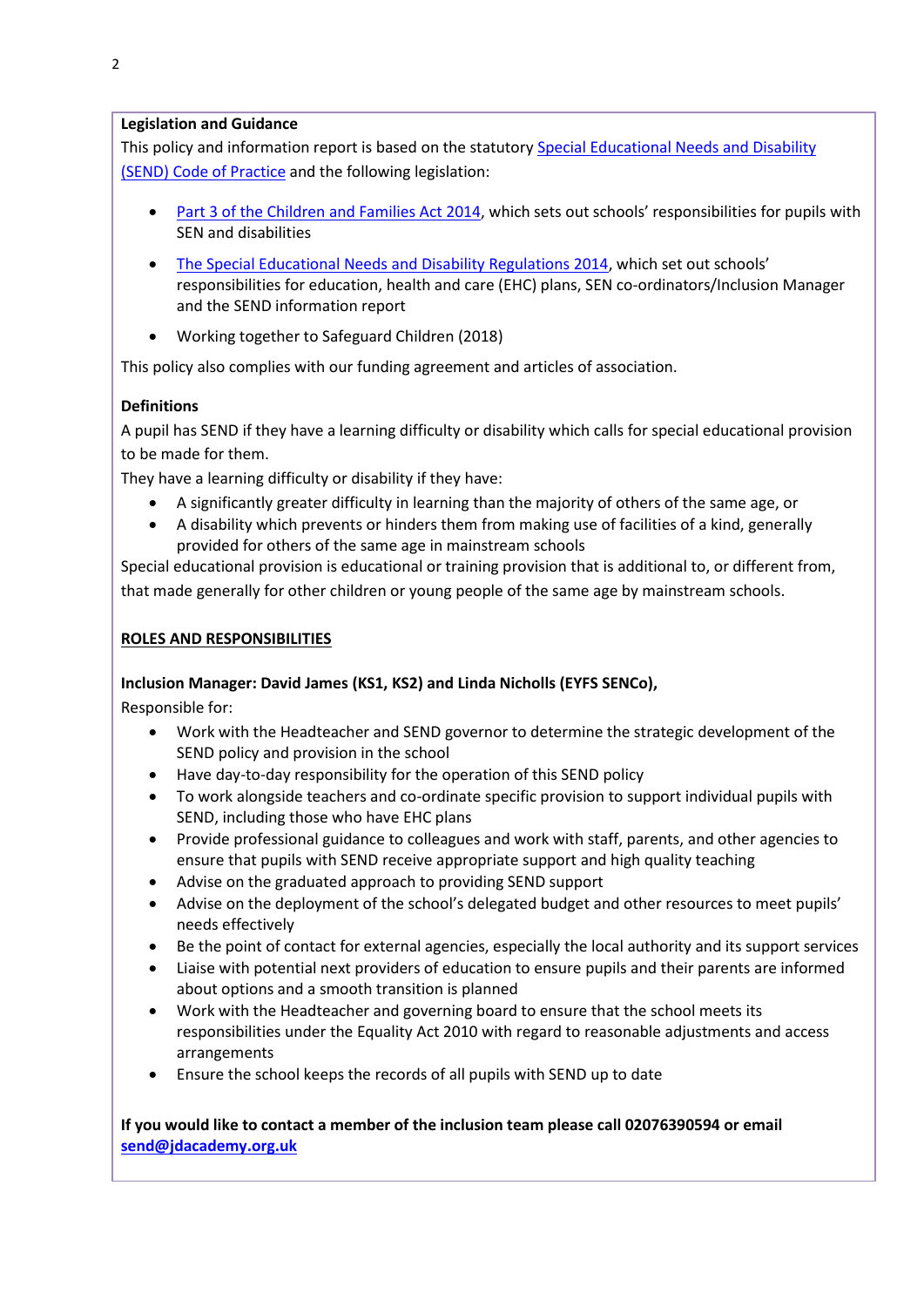### **The SEND governor: Ann-Marie Davies**

Responsible for:

- Help to raise awareness of SEND issues at governing board meetings
- Monitor the quality and effectiveness of SEN and disability provision within the school and update the governing board on this
- Work with the Headteacher and Inclusion Manager to determine the strategic development of the SEND policy and provision in the school

#### **The Headteacher: Miss Jo Rooney**

Responsible for:

- Work with the Inclusion Manager and SEND governor to determine the strategic development of the SEND policy and provision in the school
- Have overall responsibility for the provision and progress of learners with SEN and/or a disability

#### **Class teachers**

Each class teacher is responsible for:

- The progress and development of every pupil in their class
- Working closely with any teaching assistants or specialist staff to plan and assess the impact of support and interventions and how they can be linked to classroom teaching
- Working with the Inclusion Manager to review each pupil's progress and development and decide on any changes to provision
- Ensuring they follow this SEND policy

#### **Pastoral Manager: Ms. Cindy McDonald**

Responsible for:

- Monitor and follow up attendance matters, for agreed target pupils and contact or meet with parents/carers.
- To monitor behaviour across the school.
- Issue, collect and follow up challenge cards for identified pupils
- Contribute to Behavioural Support Plans.
- Liaise with the school nurse and parents, to disseminate information concerning care plans, medication and allergies.
- Provide help and advice to families with housing, employment and immigration difficulties
- Advising parents on behaviour strategies and parenting skills;
- Be aware of and comply with policies and procedures relating to Child Protection and all aspects of safeguarding children.
- Liaise with external agencies.
- Setting up breakfast club
- Professional development of the Learning Mentor
- Promoting PSHCE throughout the school

#### **Learning Mentor: Ms. Amanda Riminucci**

Responsible for:

- Liaising with staff to identify learners who would benefit from mentoring
- Helping learners who are underperforming in their subjects on a one-to-one or small group basis in and outside the classroom following information gathered from pupil progress meetings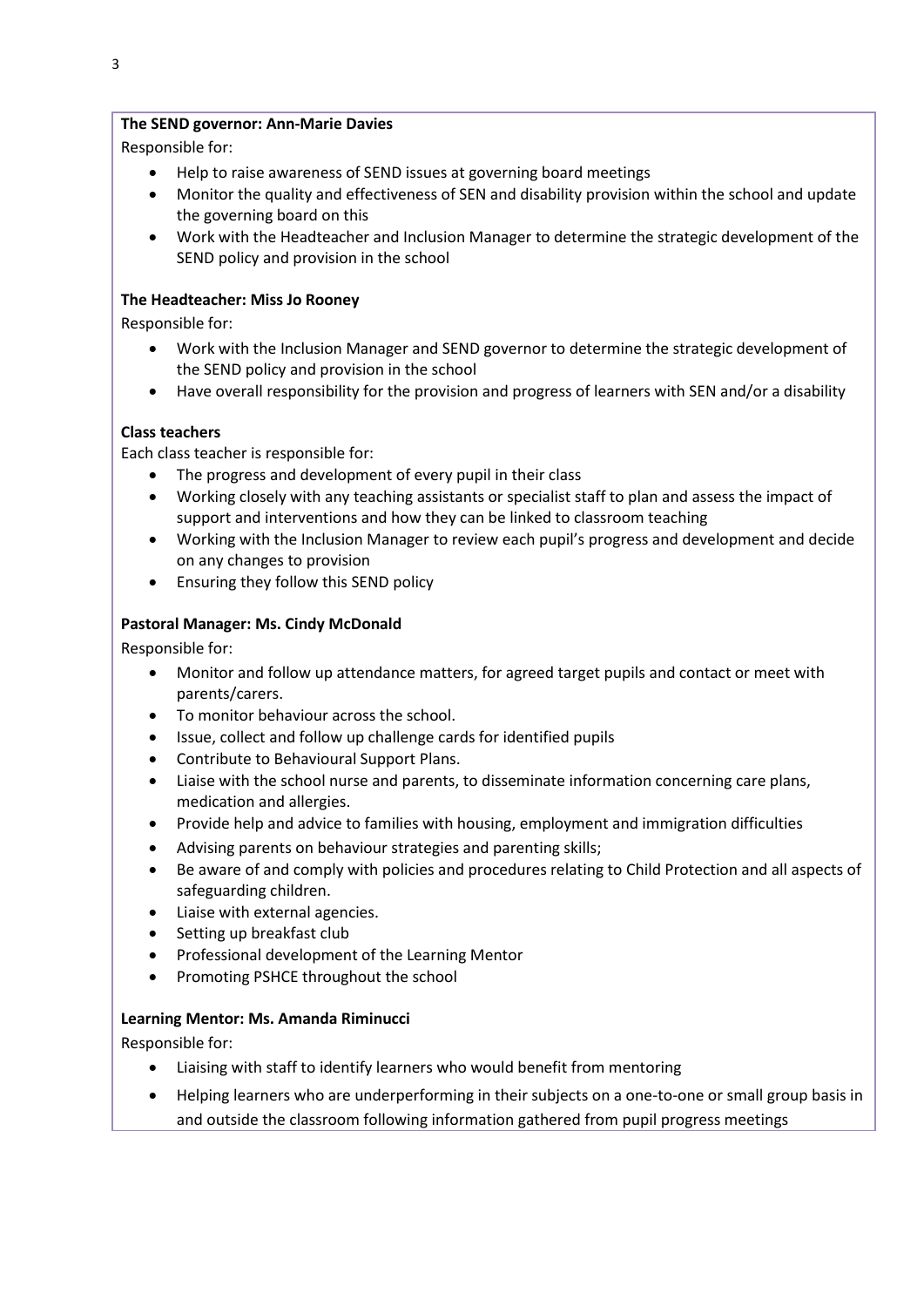- In consultation with the Pastoral Manager, children with identified safeguarding emotional needs are also offered one-to-one or small group support as appropriate. In some instances, they may be prioritised
- Listening to and helping learners resolve a range of issues that are creating barriers to learning
- Drawing up agreed action plans with learners, outlining the aims of the mentoring, and monitoring their progress
- Running extracurricular activities, such as lunchtime clubs
- Providing group or one to one activities to promote well-being, emotional development and social interaction skills
- Maintaining accurate records and evaluating the progress of targeted children
- Sharing strategies with the Inclusion team including the class teacher and teaching assistant
- Monitoring behaviour and implementing challenge cards for identified pupils

# **Speech and Language Therapist: Miss. Jennifer Evans**

Responsible for:

- Identifying children's developmental speech and communication difficulties/disorders
- Supporting the Inclusion Manager, class teachers and teaching assistants to devise, implement and review evidence based interventions and/or strategies to support language development in class
- Where appropriate assess communication environments
- Writing and maintaining confidential case notes and reports, as well as information for school staff, parents/carers and other professionals
- Planning and delivering training sessions to increase staff awareness of speech language and communication needs, and improve the effectiveness of interventions and support
- Works 1 day in school

# **EAL Co-ordinator: Ms. Erika De Carvalho**

Responsible for:

- Liaise with staff to assess the level of competence in English of individual targeted pupils
- To work collaboratively with class teachers and support staff to plan and deliver effective English language support, to speed the acquisition of English and facilitate access to the curriculum.
- Advise classroom staff on maintaining records of pupil progress and activities undertaken to support EAL children. Class teachers to provide regular feedback to the Senior Leadership Team as necessary and during pupil progress meetings.
- To work alongside the Inclusion Team and Senior Leadership team to request the involvement of outside agencies such as the Speech Therapist and Educational Psychologist. Advise staff to implement recommendations and formally assess language when appropriate

# **Educational Psychologist: Mr. Matthew Hart**

Responsible for:

- Advising on the best approaches and provisions to support learning, recommending a wide range of appropriate interventions, such as learning, social, mental and emotional behaviour management programmes
- Work collaboratively with teachers or parents to ascertain the best way to help a child fulfill their potential, which may include direct work with children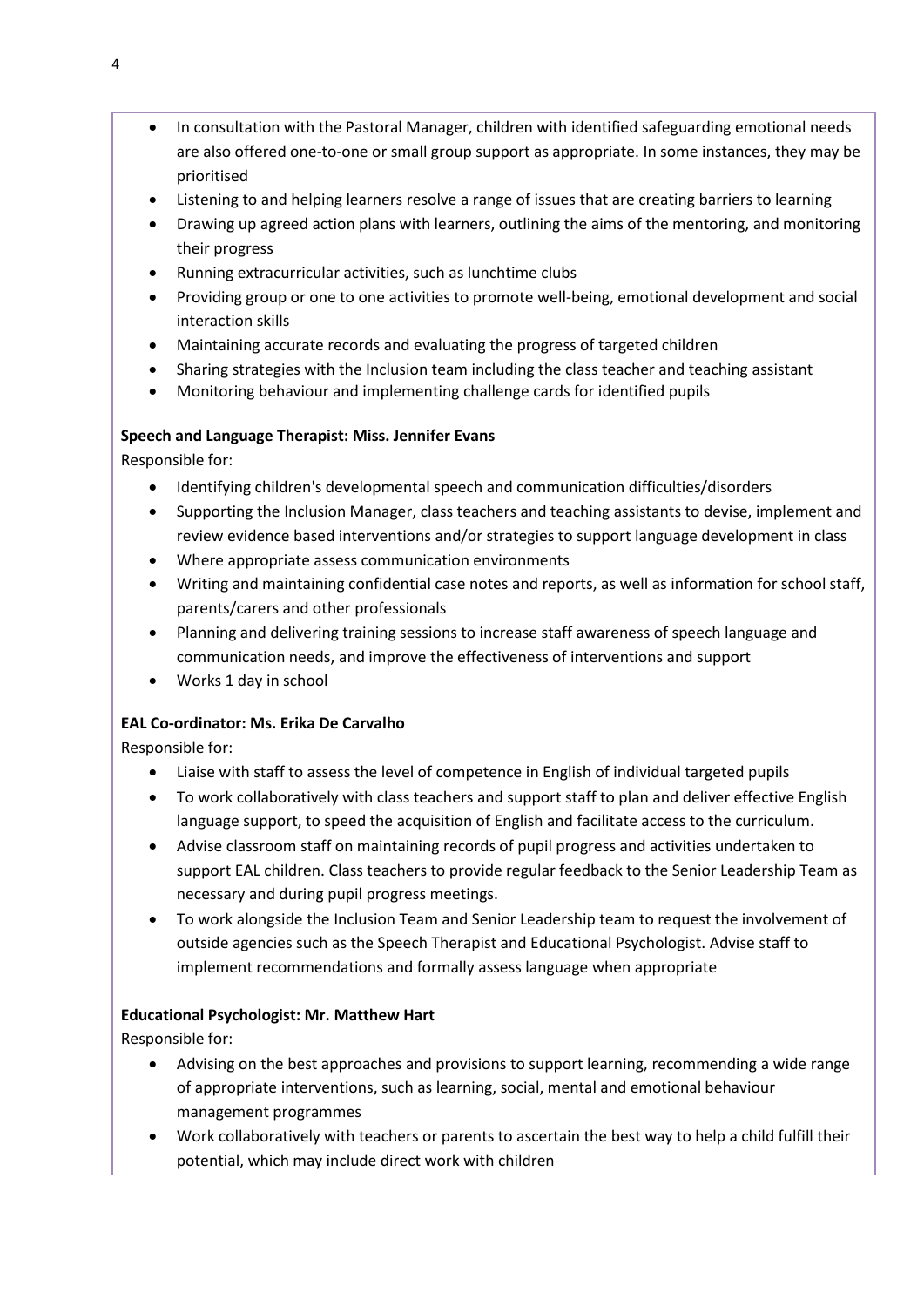- Assessment of the child using observation, interviews and when appropriate test materials
- Writing reports to make formal recommendations on action to be taken
- Provide in-service training for teachers, TA's and HLTA's

### *"Where can I find out about what is available locally for me, my family or my child?"*

Southwark Local Authority has published its own Local Offer which can be accessed by the link below.

<http://localoffer.southwark.gov.uk/>

#### **Wider World of School: Approaches to extra-curricular activities and pastoral care**

### *"How will my child be welcomed into the school/setting?" "How will my child be supported to be part of the school/setting?"*

We believe that every child is an individual and should be valued. We believe that all children should have their needs met and should be given an equal access to the curriculum. Our aim is to provide individual, small group and whole class provision for those children with Special Education Needs and or Disability, whatever those needs may be so that they can reach their full potential. We feel that their contribution to school life should be valued and we seek to build their self-esteem. Please see our admission policy on the school website.

#### <https://www.johndonne.southwark.sch.uk/about-us/key-information>

#### *"How is behaviour managed?"*

Behaviour in school is based upon respecting others and their rights, motivation, self-esteem. Children must know what is expected of them, and why. They must be able to see good models of behaviour from all adults. To this end, the staff of the school have agreed a common approach, working together to ensure good relationships between members of the school community. The approach is based on positive praise and reinforcement of good behaviour and attitudes.

The John Donne Core Values underline some of the most relevant of children's rights to the school environment and suggests some actions they need to live out if everyone in school is to enjoy these rights. Please see the link below to the schools Behaviour and Motivation Policy.

# <https://www.johndonne.southwark.sch.uk/about-us/key-information>

All of the staff at John Donne Primary are committed to the personal and social well-being of all pupils. We aim to provide a learning environment which promotes respect and welcomes diversity. We are aware of the negative impact that bullying can have on children and young people's learning, development and wellbeing. As a result, we are focused clearly on preventing and tackling bullying. Please use the link below to access the school anti bullying policy.

# <https://www.johndonne.southwark.sch.uk/about-us/key-information>

We are continuously developing PSHCE education across the school, and aim to offer a curriculum which is balanced and broadly promotes the spiritual, moral, cultural, mental and physical development of all children. Below are some examples of how we aim to achieve this: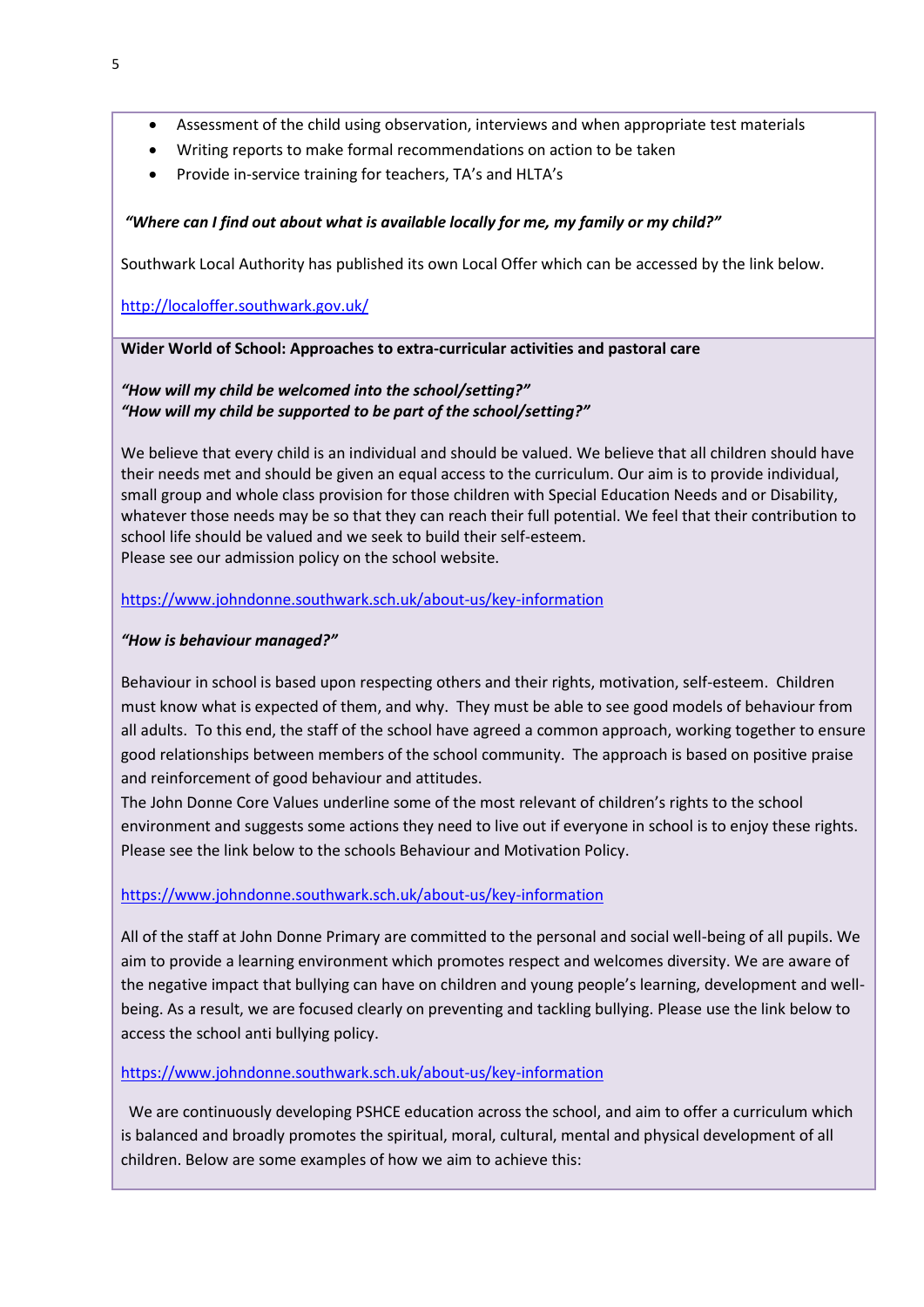- Children may work one to one or in small groups with the learning mentor, therapist, mentor or pastoral manager.

- Whole class or small group lessons on philosophy for learning.
- Explicit PSHE lessons, Circle times and assemblies
- Outdoor learning and team building
- Charity and fundraising events
- Promoting good relationships and respecting the differences between people
- Developing children's confidence and responsibility and making the most of their abilities
- Religious education days
- Developing cultural respect and moral values through literacy resources and the wider curriculum
- First aid and heart start courses for children
- Financial education through maths and fundraising events
- Encouraging a heathier life style by promoting the importance of physical exercise
- Specific lessons on how to stay safe including e-safety learning for children and parents

- Direct work and open communication with parents and children concerning on-line social networking sites.

- Children have a voice through the school council to debate and influence changes within the school environment

Please follow the link below to the school website to read about the schools Values and Ethos, The Aims of the School, our core values and British Values.

#### <https://www.johndonne.southwark.sch.uk/about-us/vision-mission-values>

#### *"What extra-curricular activities can my child participate in?"*

- We make sure activities outside the classroom and school trips are available to all.
- Risk assessments are carried out for each trip and suitable number of adults is made available to accompany the pupils, with 1:1 support if necessary.
- Parents/carers are invited to accompany their child on a school trip if this ensures access.
- Breakfast club and a wide range of after school clubs are available to all pupils. Vulnerable pupils are given priority and adjustments will be made to support their participation.
- Health and safety audits will be conducted as and when appropriate.
- The school will ensure there is a qualified first aider on site during all extra curriculum activities.
- Please see the link below to clubs currently available at John Donne Primary School

#### **Approaches to Teaching and Learning**

#### *"How will teaching be adapted to meet the needs of my child?"*

All children receive class teacher input via excellent classroom teaching:

- The teacher will have the highest possible expectations for your child and all pupils in their class.
- All teaching is based on building on what your child already knows, can do and can understand.
- Putting in place different ways of teaching so that your child is fully involved in learning in class. This may involve things like using more practical learning or providing different resources adapted for your child.
- All lessons are differentiated to meet the needs of your child and class.
- Grouping of ability, mixed and independent work is used to support all pupils.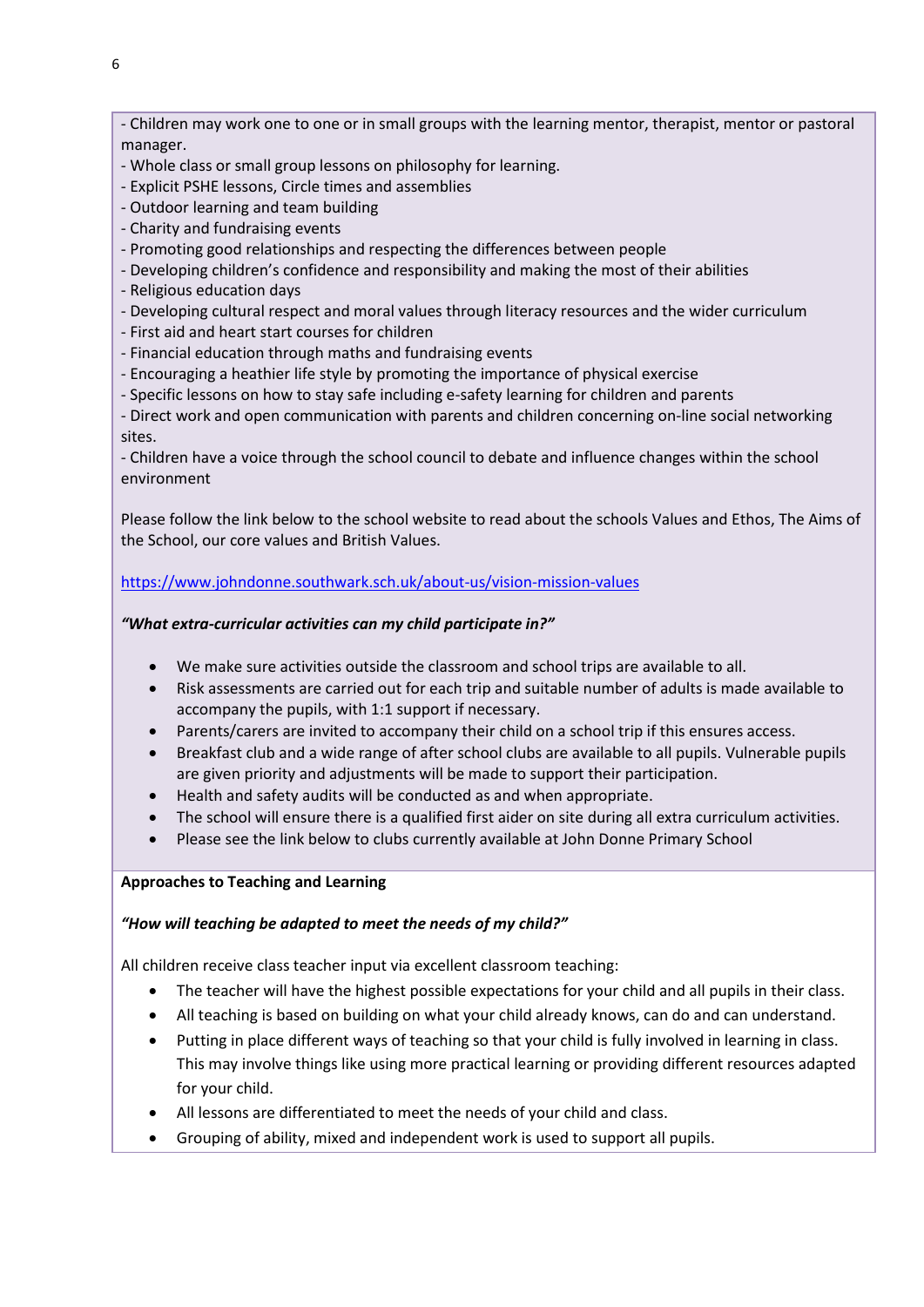Putting in place specific strategies (which may be suggested by the Inclusion Manager or from outside agencies such as a Speech Therapist, Educational Psychologist) to enable your child to access the learning task.

For further information about the school curriculum please click on the link below.

<https://www.johndonne.southwark.sch.uk/our-learning/curriculum>

#### *"How will I know how my child is doing?*

At John Donne School your child's progress is continually monitored by his/her class teacher, Inclusion Manager and Senior Leadership Team.

- An assessment is made for reading, writing and maths every term and your child's progress is reviewed via a pupil progress and provision mapping meetings
- If your child is in Year 1 and above, but is not yet working at the level of the National Curriculum, a more sensitive assessment tool such as the Engagement Model, Cherry Gardens Branch Maps or similar is used which shows their level in more detail and will also show smaller but significant steps of progress.
- At the end of the Early Years (Reception class) all children are assessed using the Early Years foundation stage profile. In Year 1, children working within the Key Stage 1 curriculum will take the Phonics Screening. At the end of Key stages 1 and 2 (Year 2 and Year 6) most children will be formally assessed using the Statutory Assessment Tests in Reading, Writing and Maths (SATs). In Year 4 most pupils will be assessed of their timestables knowledge using the Multiplication Tables Check. These are something the government requires all schools to do and are the results that are published nationally.
- The progress of children with an EHC Plan is formally reviewed at an Annual Review with all adults involved with the child's education.
- Any child receiving additional interventions will be recorded on the year group Provision Map, which are reviewed termly by the class teacher and discussed with the Inclusion Manager and Senior Leaders via Pupil Progress and Provision Mapping meetings
- Children with high level needs will have an individual plan, which is recorded on a Team Around the Child/Family template, and will be reviewed with your involvement. Targets can be set by parents, school staff or via recommendations from outside agencies
- The Senior Leadership Team and Inclusion Manager will also check that your child is making good progress within any individual work or interventions that they take part in.
- A range of ways will be used to keep you informed, which may include:
	- o Homework Diary and Reading Journals
	- o Parents evenings
	- o Additional meetings/telephone conversations as required
	- o End of Year Reports
	- o Weekly newsletters
	- o School Website
	- Termly class letter (which can also be found on the school website)

#### *"What skills do the staff have to meet the needs of my child?*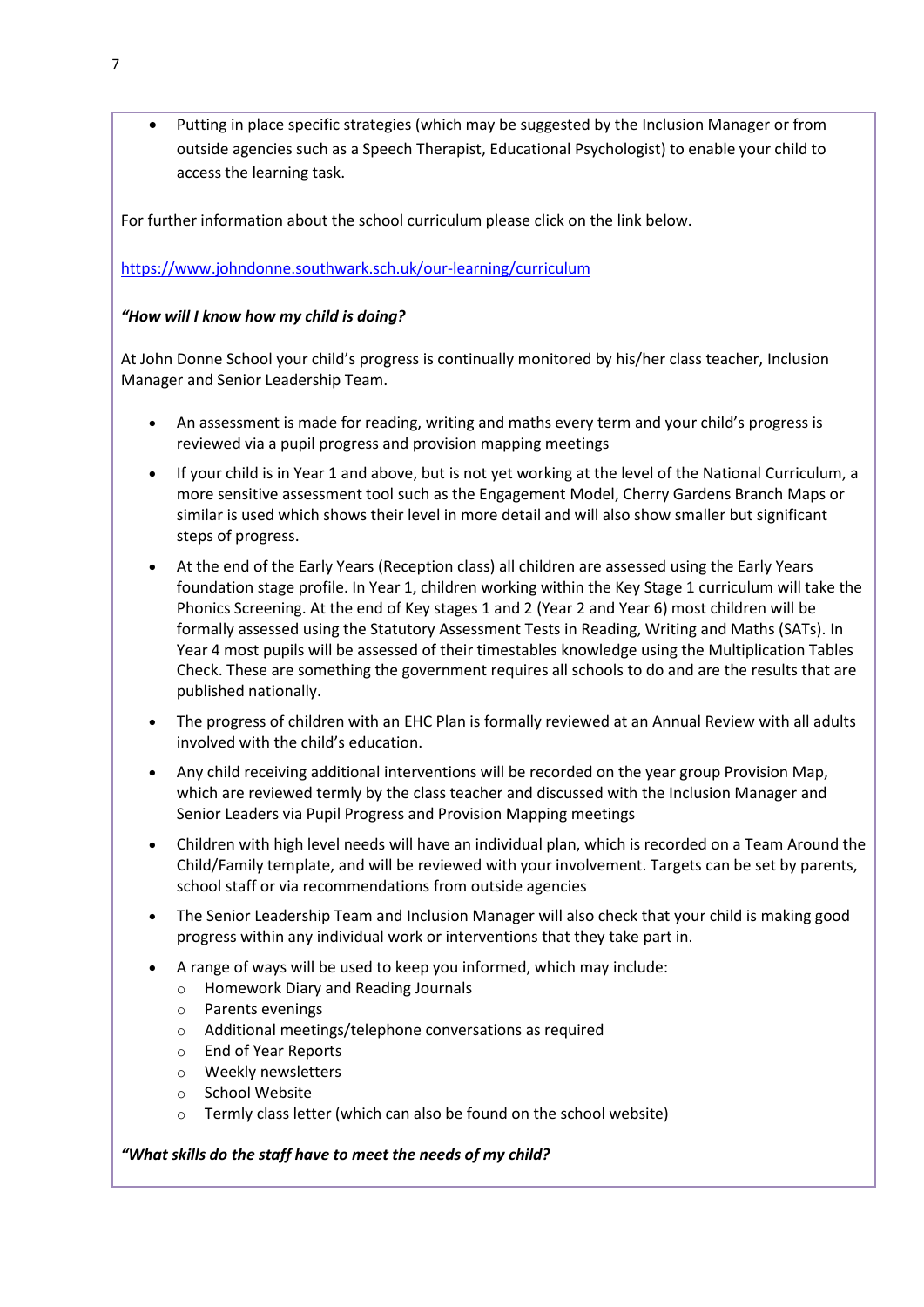- The Inclusion Manager's job is to support the class teacher in planning for children with SEND.
- The school has a school development plan, including identified training needs for all staff to improve the teaching and learning of all vulnerable learners. This may include whole school training on SEND issues or to support identified groups of learners in school, such as speech, language and communication needs and dyslexia.
- Whole staff receive training to disseminate knowledge, strategies and experience, to ensure consistency of the school's approach for children with an SEND.
- Individual teachers and support staff attend training courses run by outside agencies that are relevant to the needs of specific children in their class.

#### **Information about early identification, assessment and intervention**

#### *"What happens if I am worried about my child?"*

If you tell us you think your child has a SEND, we will discuss this with you and investigate – we will share with you what we find and agree with you, what we will do next and what you can do to help your child.

# *"How do you identify children who may have special needs?" "How do I get to know if my child has SEND?"*

At John Donne School when children have an identified SEND before they start here, we work with the professionals who already know them, and use the information already available as our starting point to identify SEND and how staff can best support the child in our school setting.

# **When a class teacher has concerns about a pupil, who they feel may have an additional and/or special educational needs the following procedures and guidance are advised;**

- 1. The class teacher should gather relevant evidence. This may include the following:
	- o Cohort assessment results e.g. baseline, teacher assessment, EYFS;
	- o Analysis of progress/lack of progress from teacher's mark book records;
	- o Notes from observations;
	- o Work samples;
	- o Notes from discussion(s) with parent/carer;
	- o Records from previous school(s) or teachers;
	- o Differentiated classroom provision that has been in place over time;
	- o Evidence of sustained and consistent interventions;
- 2. The class teacher should arrange to meet the Inclusion Manager bringing the above evidence to the meeting. A decision will be made as to whether the pupil meets the LA criteria for placement on the SEND support record.
	- $\circ$  If the pupil does not meet the criteria for placement on the SEND support record, advice should be provided on strategies for supporting the child through class differentiation.
	- $\circ$  If further evidence is required to confirm the judgement, the Inclusion Manager and/or class teacher may carry out further observations and assessment e.g. individualised reading analysis.
	- o Provision maps will reflect how we intend to support the pupil;
	- $\circ$  Evidence documents (listed above) should be kept in in a lockable cupboard. Wherever possible information will be held electronically as we move towards a paperless system.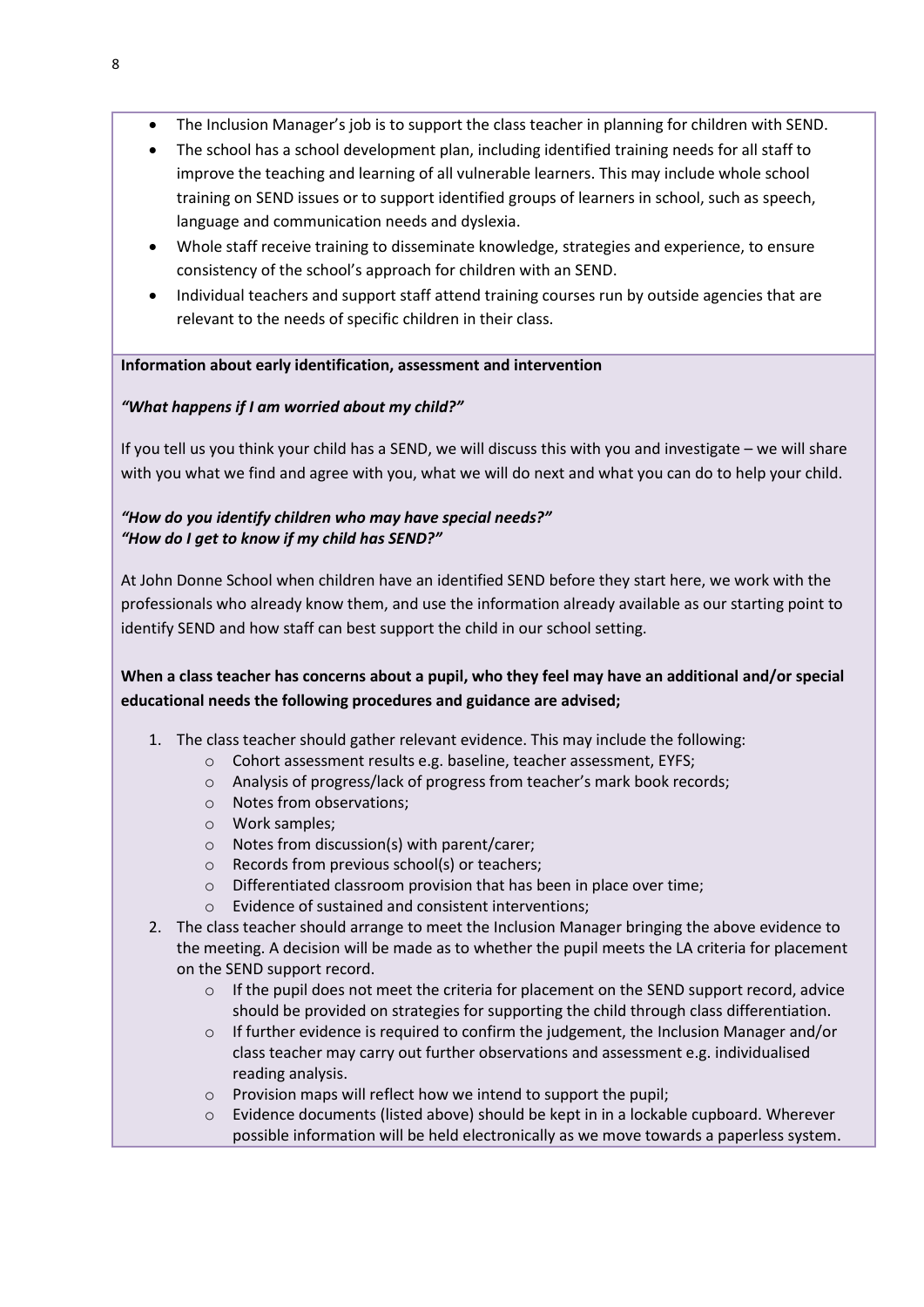- 3. If the pupil meets the criteria for placement on SEND support the Inclusion Manager and class teacher will arrange to meet with the pupil's parent/carers. Parent/carer contributions will be recorded and summarised during the meeting. The following will be discussed;
	- o Areas of concern;
	- o Strengths;
	- o Strategies already tried;
	- o Strategies to be implemented including how parents/carers can support their child at home;
- 4. The class teacher should discuss with the pupil his/her learning needs and strengths, what helps/hinders learning and invite and support them to contribute to their next steps for learning.
- 5. In conjunction with the Senior Leadership Team, the classroom teaching team will devise a provision map that reflects the pupil's areas of need and incorporates agreed actions/strategies. This may include recommendations from outside agencies. Provision maps will be stored electronically.
- 6. The class teacher, TA and HLTA will be able to discuss and access the pupil's targets in their books. These targets will be shared with the pupil in a pupil friendly format and could sometimes be displayed at the workstation/book or other appropriate place if neccessary.
- 7. The class teacher will monitor the pupil's progress in liaison with other supporting staff. Targets and provision maps with be reviewed once a term with the Inclusion Manager and Senior Leadership Team

# *"How will my child manage test and exams?*

At John Donne School all SEND children will have their exam needs met by determining which access arrangements best suit the needs of your child.

This may include:

- Different exam room
- Additional time
- Use of a scribe (if this is usual classroom practice)
- Reader
- The use of a computer
- Movement breaks
- Discussion with Headteacher about the appropriateness to sit National Assessments

**SEN SUPPORT including students with EHC Plans**

**Information on the schools graduated approach - Assess, Plan, Do, Review** 

# *What happens if my child does have SEND?*

Support for children with identified special needs starting at this school:

- We will first invite you to visit the school with your child to have a look around and speak to staff
- If other professionals are involved, a Team Around the Child (TAC) meeting will be held to discuss your child's needs, share strategies used, and ensure provision is put in place before your child starts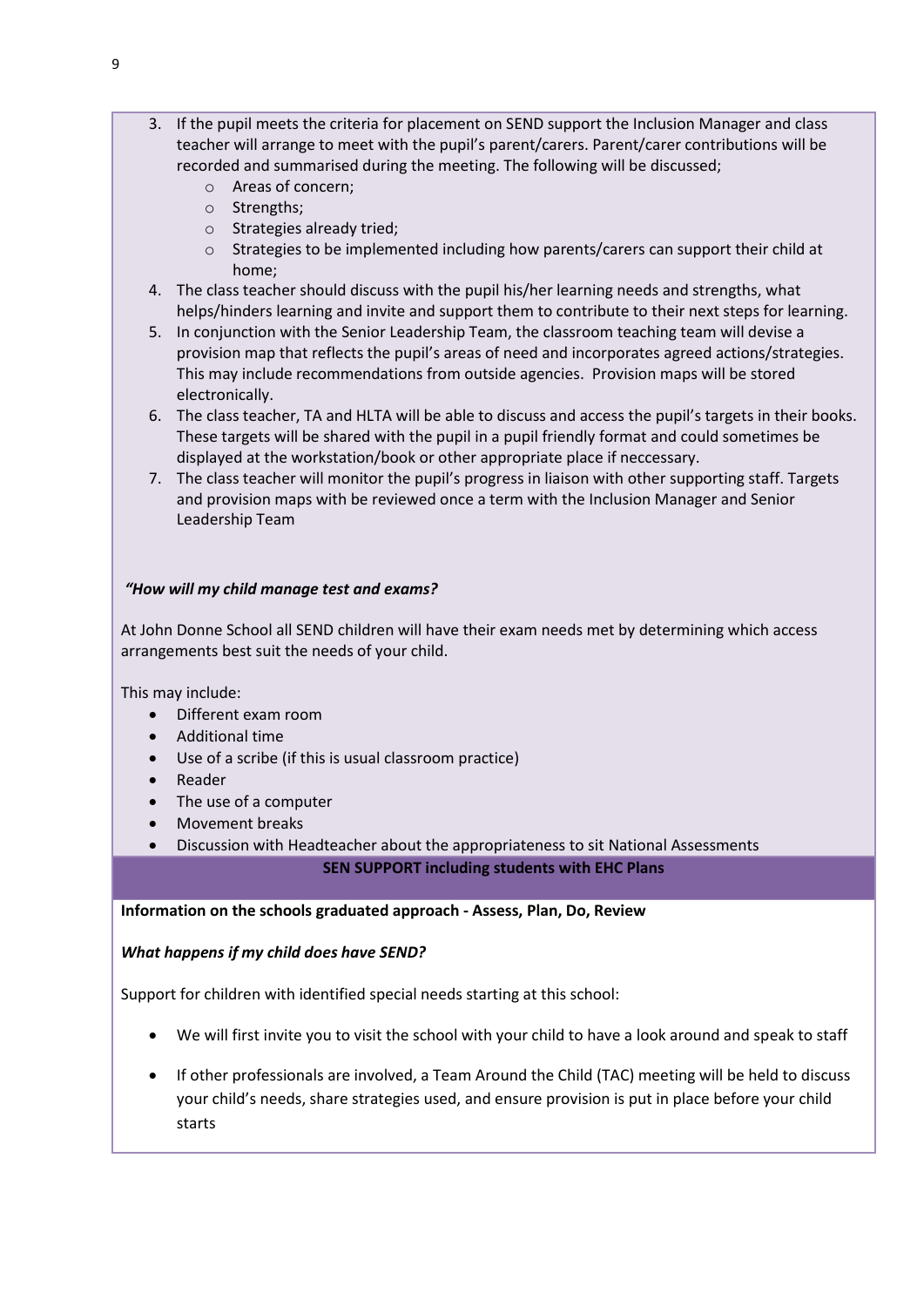- The Inclusion Manager and/or your child's key person may make a home visit or visit the educational provision your child is currently attending
- We may suggest adaptations to the settling in period, to help your child to settle more easily

Children with specific barriers to learning that cannot be overcome through whole class good and outstanding teaching (Quality First Teaching) and intervention groups:

- If your child has been identified as needing more specialist input in addition to good and outstanding class room teaching and intervention groups, referrals will be made to outside agencies to advise and support the school in enabling your child to make progress. This is usually done by filling out the appropriate referral form and including evidence gathered by school staff and/or the Inclusion Manager.
- Before referrals are made you will be asked to come to a meeting to discuss your child's progress and help plan possible ways forward.
- If it is agreed that the support of an outside agency is a way forward, you will be asked to give your permission for the school to refer your child to a specialist professional e.g. a Speech and Language Therapist, Community Paediatrician, Educational Psychologist etc. This will help the school and yourself better understand your child's particular needs.

*The specialist professional will work with your child to understand their needs and make recommendations, which may include:*

- Making changes to the way your child is supported in class e.g. some individual support or changing some aspects of teaching to support them better.
- Support to set targets which will include their specific professional expertise
- Your child's involvement in a group run by school staff under the guidance of the outside professional e.g. a social skills group or sensory diet
- A group or individual work with outside professional

#### **Education Health and Care Assessments and Plans**

# *"What if I think my child needs more help than the school can provide?"*

If you or the school believe that your child needs more support than the current provision set in place, either you or the School can request that the Local Authority carry out a statutory assessment of your child's needs. This is a legal process and you can find more details about this in the Local Authority (LA) Local Offer, on the Southwark web site including Southwark's EHCP assessment criteria's :

# <http://localoffer.southwark.gov.uk/education--health-and-care-plan/>

After the school have sent in the request to the Local Authority (with a lot of information about your child, including some from you), they will decide whether they think your child's needs (as described in the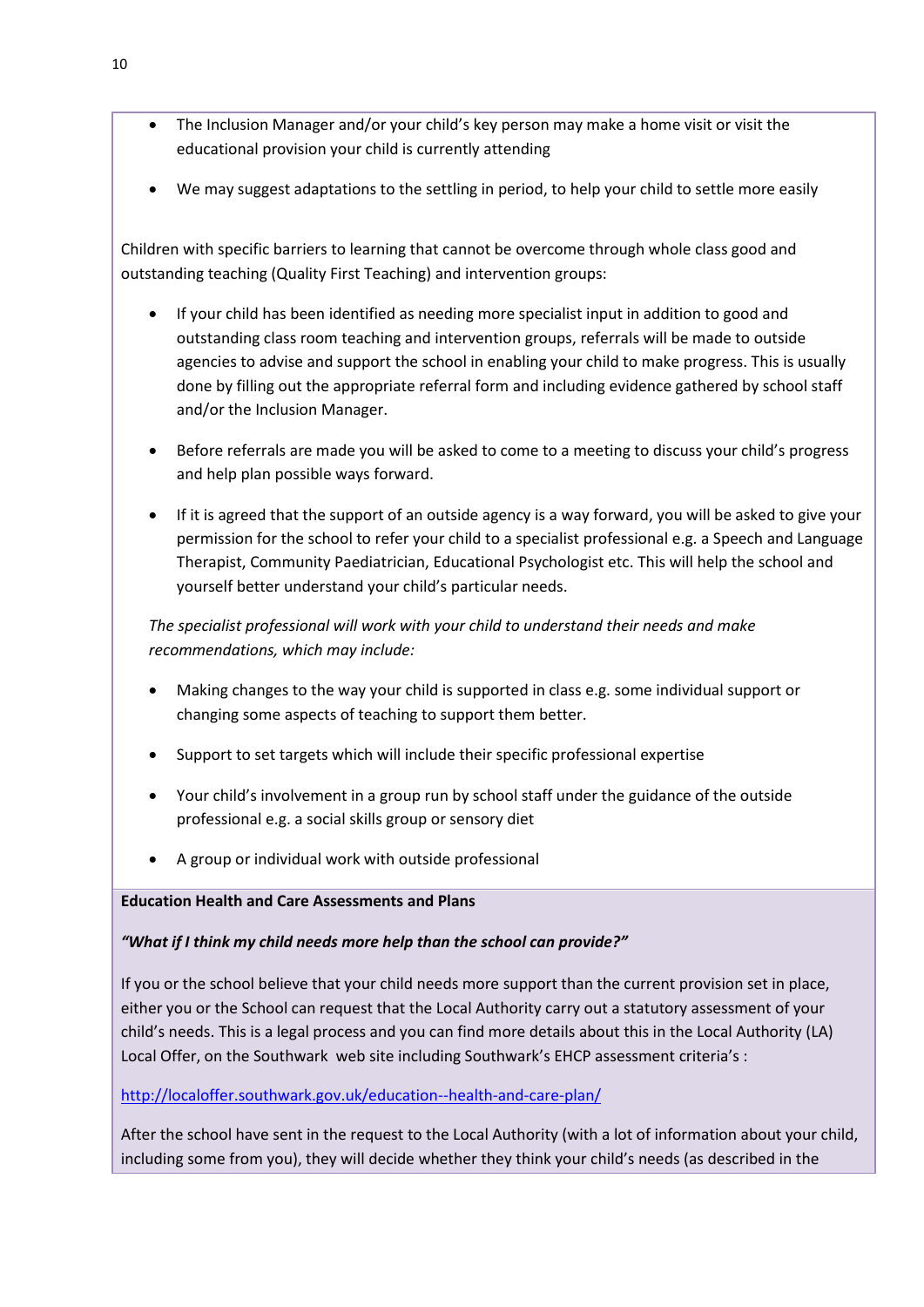paperwork provided), seem complex enough to need a statutory assessment. If this is the case, they will ask you and all professionals involved with your child to write a report outlining your child's needs. If they do not think your child warrants n EHCP, they will ask the school to continue with the Early Years SEND support or SEND support.

 After the reports have all been sent in the Local Authority will decide if your child's needs are severe, complex and lifelong and that they need more support in school to make good progress. If this is the case, they will write an Educational Health Care Plan (EHCP). The Statement or EHCP will outline support your child will receive from the LA, how the support should be used and what strategies must be put in place. It will also have long and short term goals for your child.

This may be used to support your child with whole class learning, individual programmes or small groups including your child. Each child's programme will vary depending on the needs of the child and the targets set in the EHCP.

We may be able to offer in-house programs like:

- Rapid Writing and/or Reading
- Phonics based interventions such as Active Literacy Kit, Units of Sound
- Speech and Language Therapy programmes such as Concept Cat, Colourful Semantics
- Nurture groups, Social skills, Play Therapy, Lego Therapy
- Individualised learning or small group English and Maths sessions differentiated to your child's level

We will always use the advice of external agencies e.g. an Educational Psychologist, Occupational Therapist, Speech and Language Therapist to help develop and review each child's needs.

# *"What if the Local Authority says no?"*

If the LA decides not to issue an EHCP, they will write to you informing you of their decision. Ask the school to review or continue with the support at the current level, and also set up a meeting in school to make certain a plan is in place, to ensure your child makes as much progress as possible.

# **Arrangements for supporting transitions for pupils with significant SEND**

# *"How will the school help my child to manage the transitions into the school, into a new class or on to a different school/adulthood?"*

We recognise that transitions can be difficult for a child with SEND and take steps to ensure that any transition is as smooth as possible.

- If your child is moving to another school:
	- o We will contact the school Inclusion Manager/SENCO and ensure he/she knows about any special arrangements or support that need to be made for your child.
	- o We will make sure that all records about your child are passed on as soon as possible.
	- o When appropriate we will make a referral to the Southwarks Special Educational Needs and Disability Inclusion Practitioner (*SENDIP*) who can offer support through their Transition Support Programme
- When moving classes in school:
	- $\circ$  Information will be passed on to the new class teacher in advance, via a planning meeting between the current and new teacher.
	- $\circ$  All provision maps and personalised targets on TACs or through target setting will be shared with the new teacher.
	- o All children visit their new classroom with their new class teacher during moving up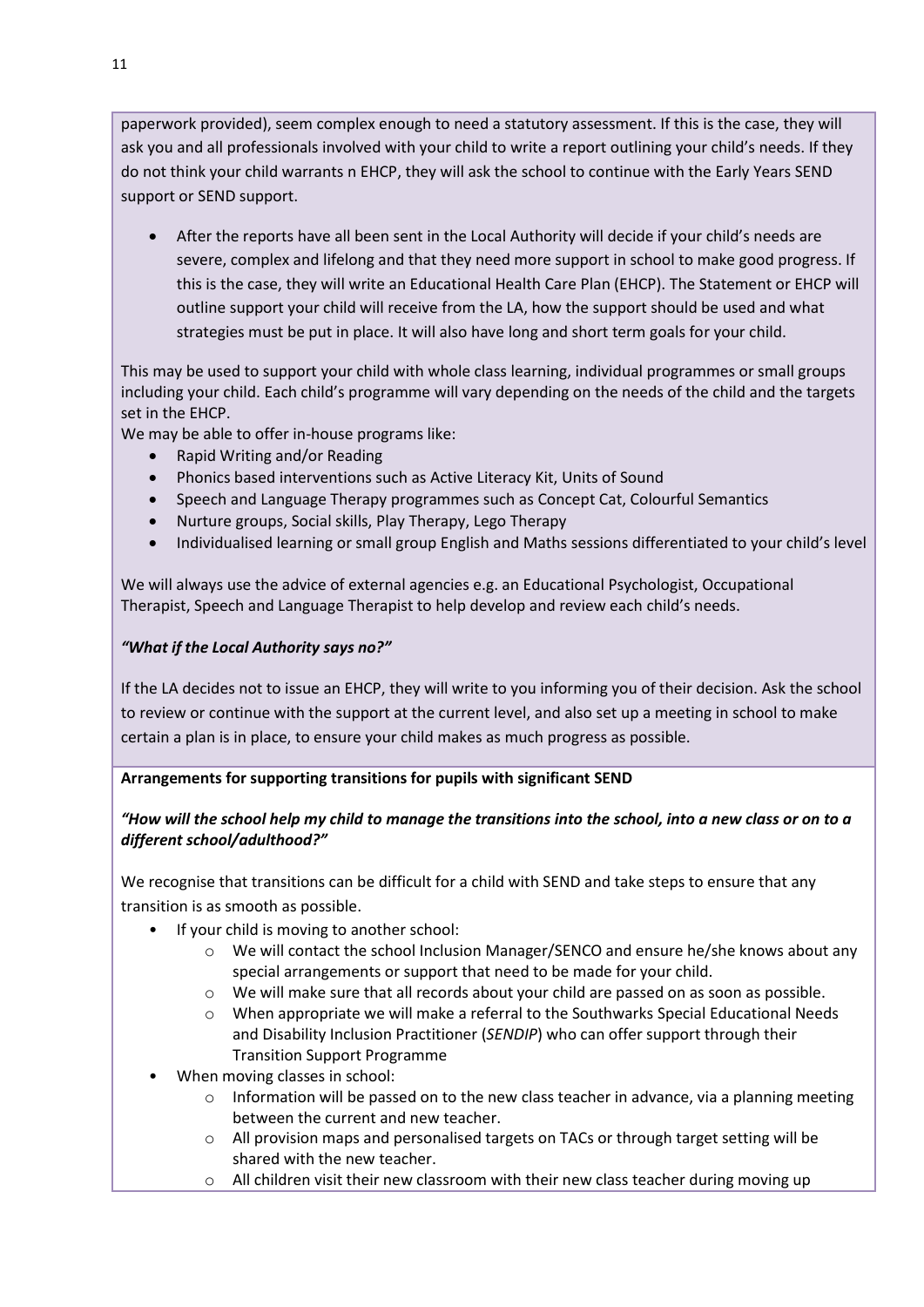mornings. To aid their understanding about any forthcoming moves, additional visits can be arranged for individual children who experience greater difficulties to cope with changes.

- $\circ$  Personalised picture booklets are used to help children in preparations for transition
- When moving into John Donne School during the academic year:
	- o We will meet with you and your child to discuss their needs and decide how to best transition into John Donne School.
	- o We will liaise with previous School Inclusion Manager/SENCO to discuss the provision and obtain records from external agencies.
	- $\circ$  Organise a TAC meeting six weeks after starting to discuss the transition and ongoing support.
- In Year 6:
	- $\circ$  We fully support parents in making decisions about the secondary school they choose for their children and work with them to ensure the transition from KS2 to KS3 is smooth.
	- o The school Inclusion Manager and/or Pastoral Manager will liaise with and discuss the specific needs of your child with the Inclusion Manager/SENCO of their secondary school
	- o Your child will have opportunities to learn about aspects of transition to support their understanding of the changes ahead.
	- o Secondary School support workers are invited into school.
	- o Where possible your child will visit their new school on several occasions and in some cases staff from the new school will visit your child in John Done.
	- $\circ$  If your child has a diagnosis of Autism the school with contact the Southwark Autism Support Team to ensure your child receives the best support possible during and after transition.
	- $\circ$  If your child has an Educational Health Care Plan the school will hold a transitional annual review
	- o Where we believe a child is particularly vulnerable, we will make a referral to Southwark's Special Educational Needs & Disabilities Inclusion Practitioner (SENDIP), who can liaise with your child's secondary school throughout the transition period and during the settling phase in to a new school

#### **Information about funding and resources**

# *"How will the school fund the support needed for my child?"*

The school budget, received from Southwark Local Authority, includes money for supporting children with SEND.

- The Headteacher decides on the budget for Special Educational Needs and Disabilities in consultation with the school governors, on the basis of needs in the school.
- The Headteacher and the Inclusion Manager discuss all the information they have about SEND in the school, including:
	- o the children getting extra support already
	- o the children needing extra support
	- $\circ$  the children who have been identified as not making as much progress as would be expected
	- o Deciding what resources/training and support is needed.
- All resources/training and support are reviewed regularly and changes made as needed.

**Information on where to find further support**

*"Where can I or my child get further help, information and support?***"**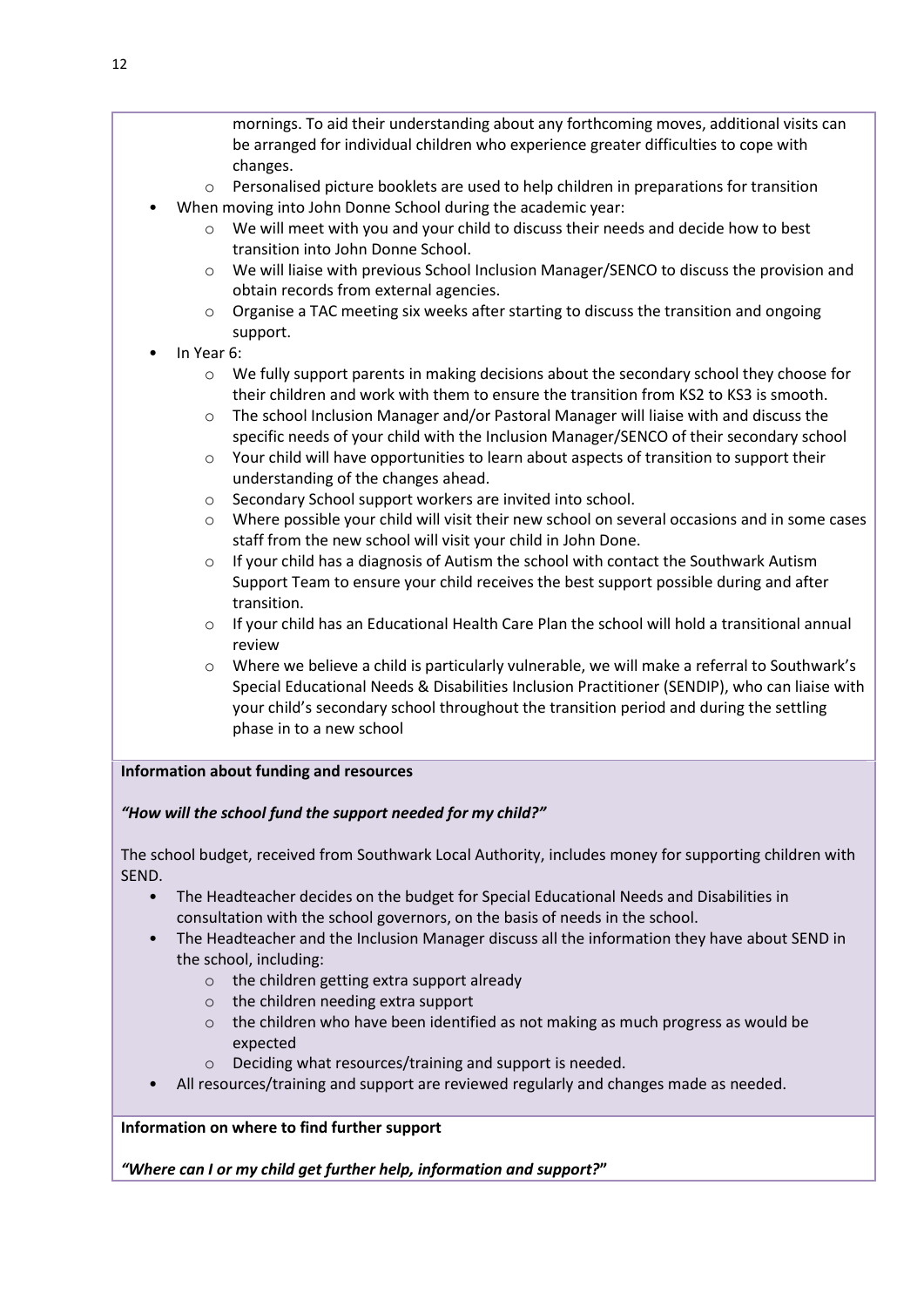There are a number of local and national services designed to support parents and carers on many SEND areas. Some popular services are listed below:

### **Southwark Information, Advice and Support Team**

The Southwark Information, Advice and Support Team has been established to ensure that parents and carers of children from 3 to 19 years with special educational needs (SEND) have access to information, advice and guidance to allow them to make informed decisions about their child's education. The service helps parents write letters and complete forms, deal with education issues, visit schools and provide information about the SEND process. You can find further information on Southwark's local offer or contact them directly on:

*0207 525 3104*

*[sias@southwark.gov.uk](mailto:sias@southwark.gov.uk)*

*<http://localoffer.southwark.gov.uk/information-advice-and-support/>*

#### **Contact a family**

Sadly, funding for Contact's office in Southwark will be coming to an end on 31 March 2020 and Contact's office in the borough will close as a result.

However, you can call their free helpline 0808 808 3555 or visit the website for advice and support:

<https://contact.org.uk/advice-and-support/>

#### **Family Information Service**

The Family Information Service (FIS) provides information on local services available to children, young people and families in Southwark. They can assist with:

- [Registered](http://www.southwark.gov.uk/info/200016/childcare) childcare, including [children's](http://www.southwark.gov.uk/info/200016/childcare/1529/childrens_centres) centres, [childminders,](http://www.southwark.gov.uk/info/200016/childcare/1510/childminders) [nurseries,](http://www.southwark.gov.uk/info/200016/childcare/1513/nurseries) [pre-schools](http://www.southwark.gov.uk/info/200016/childcare/708/pre_schools) , [breakfast](http://www.southwark.gov.uk/info/200016/childcare/707/breakfast_clubs) [clubs,](http://www.southwark.gov.uk/info/200016/childcare/707/breakfast_clubs) after [school](http://www.southwark.gov.uk/info/200016/childcare/701/after_school_clubs) clubs and holiday play [schemes](http://www.southwark.gov.uk/info/200016/childcare/2405/holiday_playschemes)
- Help towards [childcare](http://www.southwark.gov.uk/info/200016/childcare/1515/help_with_childcare_costs_and_benefits) costs
- Free early [education](http://www.southwark.gov.uk/info/200016/childcare/710/free_early_education_entitlement)

<https://www.southwark.gov.uk/childcare-and-parenting/family-information-service>

#### **Family Information Directory**

The [information](http://cypdirectory.southwark.gov.uk/) directory is for parents, young people and practitioners to look up services for children, young people and families, including:

- Parenting support
- Health care
- Money matters
- Law
- Support groups
- Activities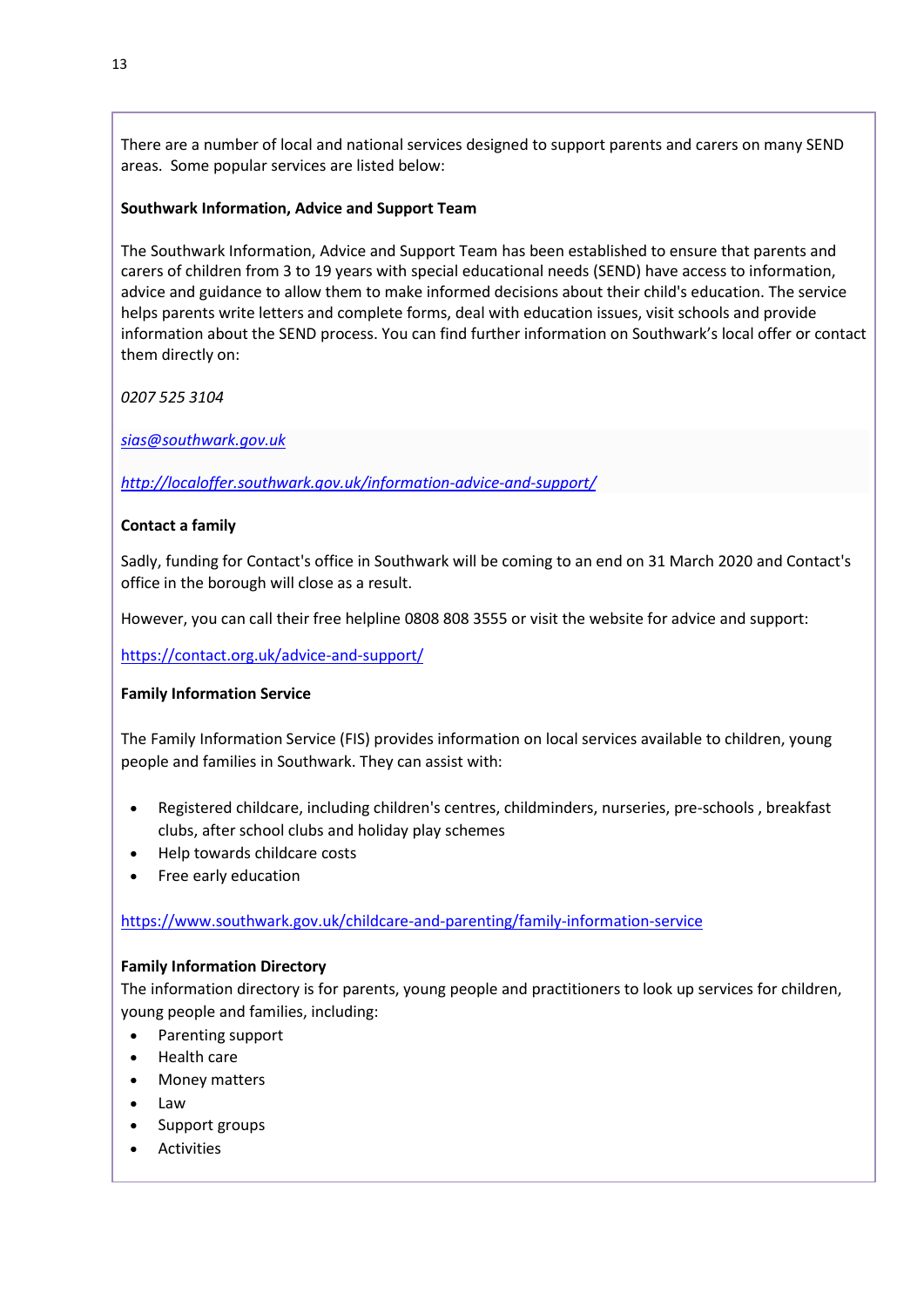You can find further information on link below or contact them directly on:

Phone: 0800 013 0639

Email: **[family.info@southwark.gov.uk](mailto:family.info@southwark.gov.uk)**

<http://cypdirectory.southwark.gov.uk/>

### **Accessibility Plan**

The school recognises its duty under the Disability Discrimination Act:

- Not to discriminate against disabled pupils in their admissions and exclusions, and provision of education and associated services
- Not to treat disabled pupils less favourably
- To take reasonable steps to avoid putting disabled pupils at a substantial disadvantage

#### **a. Access to curriculum**

- i. The school provides all pupils with a broad and balanced curriculum, differentiated and adjusted to meet the needs of individual pupils. To development a more inclusive curriculum the class teacher:
	- 1. set suitable learning challenges
	- 2. are responsive to pupils' diverse learning needs
	- 3. identify potential barriers to learning and assessment for individuals and groups of pupils
- ii. **What Specialist facilities and equipment are available to support children with SEND?** The progress of all children is tracked carefully and resources are allocated and purchased to ensure children reach their full potential. This may be through the use of specific equipment including ICT equipment, software, staff to implement intervention programmes, specialist staff to support and advise how to meet specific individual needs, staff to provide emotional support and to support attendance, resources to develop independence skills e.g. social skills and play leaders. High Needs Funding, where appropriate, may be applied for in order to meet and support the needs of individual children.
- iii. For additional information please refer to the Curriculum statement and Prospectus

# **b. Access to information**

i. The school will make itself aware of local services, including those provided through the LA, for providing information in alternative formats when required or requested.

#### **c. Environment**

i. The school have a Health and Safety Committee who take account of the needs of pupils and visitors with physical difficulties and sensory impairments. Reasonable adjustments and consideration for the needs of pupils will be taken when planning and undertaking future improvements and refurbishments of the site and premises, such as improved access, lighting, acoustic treatment and colour schemes.